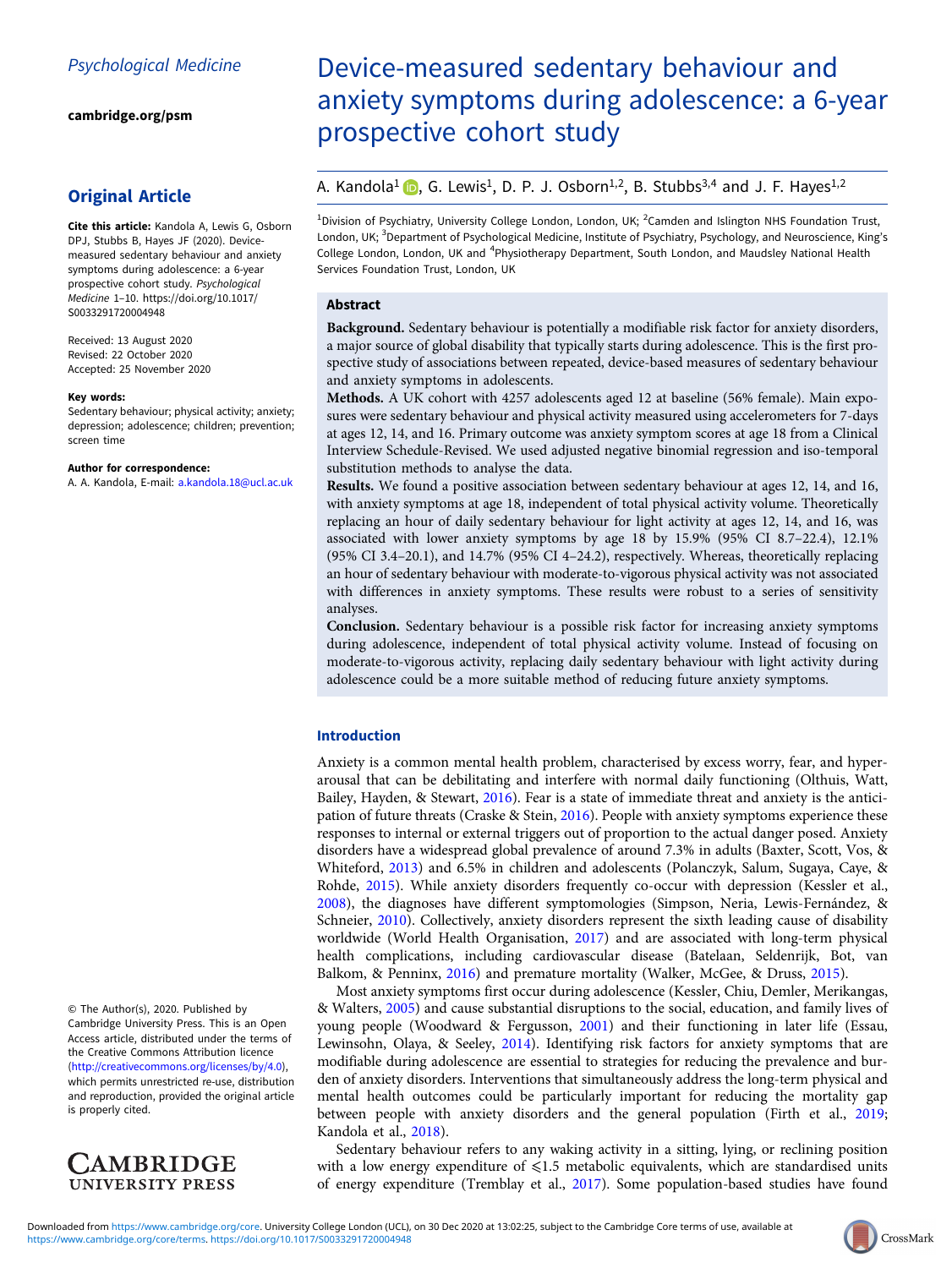that higher levels of self-reported sedentary behaviour and lower levels of physical activity are associated with an increased risk of anxiety symptoms and disorders (Allen, Walter, & Swann, [2019;](#page-7-0) Hoare, Milton, Foster, & Allender, [2016](#page-8-0); McDowell, Dishman, Gordon, & Herring, [2019;](#page-8-0) Schuch et al., [2019](#page-8-0); Teychenne, Costigan, & Parker, [2015](#page-9-0)). Sedentary behaviour is directly modifiable through increasing physical activity in the day. Several randomised controlled trials have demonstrated that structured physical activity interventions can reduce the symptoms of anxiety in adults with and without anxiety disorders (Gordon, McDowell, Lyons, & Herring, [2017](#page-8-0); Herring, O'Connor, & Dishman, [2010](#page-8-0); Stonerock, Hoffman, Smith, & Blumenthal, [2015](#page-8-0); Stubbs et al., [2017](#page-9-0)).

However, there has been little research on adolescents. Most studies in this area are cross-sectional and unable to account for reverse causality (Allen et al., [2019](#page-7-0); Hoare et al., [2016](#page-8-0); Schuch et al., [2019;](#page-8-0) Teychenne et al., [2015\)](#page-9-0). From four recent systematic reviews (Allen et al., [2019;](#page-7-0) Hoare et al., [2016](#page-8-0); Schuch et al., [2019](#page-8-0); Teychenne et al., [2015](#page-9-0)), only three prospective studies focus on sedentary behaviour (Gunnell et al., [2016](#page-8-0); Khouja et al., [2017\)](#page-8-0) or physical activity (Ströhle et al., [2007\)](#page-9-0) and anxiety symptoms in adolescents. These studies used self-reported measures of activity that are subject to mood, attention, and recall biases that reduce the validity of their estimates in adolescents (Adamo, Prince, Tricco, Connor-Gorber, & Tremblay, [2009\)](#page-7-0). Self-reported measures are particularly poor at detecting sedentary behaviour or light-intensity activities, such as walking at a casual pace or light housework (Matthews, Moore, George, Sampson, & Bowles, [2012](#page-8-0)).

Accelerometers are electromechanical devices that can reliably and continuously estimate activity across a wide range of intensities throughout the day (Ainsworth, Cahalin, Buman, & Ross, [2015\)](#page-7-0). Accelerometer-based studies show that light activity makes up most of waking daily activity, but is progressively displaced by sedentary behaviour throughout adolescence (Colley et al., [2013](#page-7-0); Kandola, Lewis, Osborn, Stubbs, & Hayes, [2020](#page-8-0); Ortega et al., [2013;](#page-8-0) Spittaels et al., [2012](#page-8-0)). We recently found that this activity shift was associated with an increased risk of depressive symptoms by age 18 in the ALSPAC study (Kandola et al., [2020](#page-8-0)), but we currently lack evidence regarding the impact on anxiety symptoms. Most prospective studies of sedentary behaviour or physical activity interventions focus on depressive symptoms (Bond, Stanton, Wintour, Rosenbaum, & Rebar, [2020;](#page-7-0) Schuch et al., [2018](#page-8-0), [2019\)](#page-8-0), creating a knowledge gap regarding their relationship with anxiety symptoms. Anxiety symptoms are associated with a substantial global health burden and likely have different underlying mechanisms from depressive symptoms that warrant further investigation in their own right.

Physical activity could promote mental health through several mechanisms, such as stimulating neuroplasticity or promoting self-esteem (Kandola, Ashdown-Franks, Hendrikse, Sabiston, & Stubbs, [2019](#page-8-0)). High sedentary behaviour may forgo some of these possible benefits and cause additional problems that increase mental health risks, such as social isolation or sleep problems (Li et al., [2019](#page-8-0); Werneck, Collings, Barboza, Stubbs, & Silva, [2019\)](#page-9-0). While increasing activity will be essential to reducing sedentary behaviour, associations between sedentary behaviour and anxiety symptoms may be independent of total physical activity volume. This independence would suggest that the risks of sedentary behaviour are more than simply a product of low energy expenditure. For example, unengaging sedentary behaviours may induce prolonged bouts of minimal cognitive stimulation

that could pose mental health risks, such as watching television (Hallgren et al., [2018;](#page-8-0) Hallgren, Dunstan, & Owen, [2020\)](#page-8-0).

Advances in traditional regression-based methods are also necessary to account for the reality that reducing sedentary behaviour requires increasing other forms of activity to displace it. Traditional methods only estimate the impact of increasing time in one activity. For example, we estimated in our previous study that a 1 hour increase in daily sedentary behaviour was associated with around a 10% increase in depressive symptoms (Kandola et al., [2020](#page-8-0)). But this estimation does not account for whether the increase in daily sedentary behaviour comes at the expense of light activity or moderate to vigorous activity, both of which may impact anxiety symptoms differently. Iso-temporal substitution models (ISMs) are a novel method for estimating how substituting time in one activity (e.g. sedentary behaviour) for the time in another (e.g. light activity) affects an outcome (e.g. anxiety symptoms) (Mekary et al., [2013;](#page-8-0) Mekary, Willett, Hu, & Ding, [2009](#page-8-0)).

We prospectively investigated associations between sedentary behaviour, light activity, and moderate-to-vigorous physical activity (MVPA) measured using accelerometers during adolescence with anxiety symptoms at age 18 with ISMs. We specifically assessed whether associations between sedentary behaviour and anxiety symptoms were independent of total physical activity volume. To the best of our knowledge, this is the first prospective study to examine associations between device-measured activity and anxiety symptoms in adolescents.

Our directional hypotheses were:

- 1. Higher sedentary behaviour at ages 12, 14, and 16 is associated with increased anxiety symptoms at age 18
- 2. Associations between sedentary behaviour and anxiety symptoms are independent of total physical activity volume
- 3. Substituting periods of daily sedentary behaviour for the light activity or MVPA during adolescence is associated with reductions in anxiety symptoms at age 18

# **Methods**

## Participants and study design

This is a prospective study with repeated measures using data from the Avon Longitudinal Study of Parents and Children (ALSPAC) cohort. The sample is broadly representative of the general population and full details of the cohort are described elsewhere (Boyd et al., [2013;](#page-7-0) Fraser et al., [2013\)](#page-7-0). Information about the variables is available through an online data dictionary and variable search tool [\(http://www.bristol.ac.uk/alspac/researchers/](http://www.bristol.ac.uk/alspac/researchers/our-data/) [our-data/\)](http://www.bristol.ac.uk/alspac/researchers/our-data/). The ALSPAC cohort consists of 15 454 women and 14 901 children alive at 12 months of age. All pregnant women in the Avon area of South-West England with an expected delivery date between 1 April 1991 and 31 December 1991, were invited to join the ALSPAC study (Boyd et al., [2013;](#page-7-0) Fraser et al., [2013](#page-7-0)). The ALSPAC Law and Ethics committee and the local research ethics committees gave ethical approval for this study. All participants gave informed consent for the use of data collected via questionnaires and clinics following the recommendations of the ALSPAC Ethics and Law Committee at the time. We defined our sample as any participant with complete Clinical Interview Schedule-Revised (CIS-R) anxiety symptoms score at age 17.8  $(n = 4257)$ , or age 18 for simplicity. Online Supplementary Fig. s1 contains a flowchart of ALSPAC participants for this study.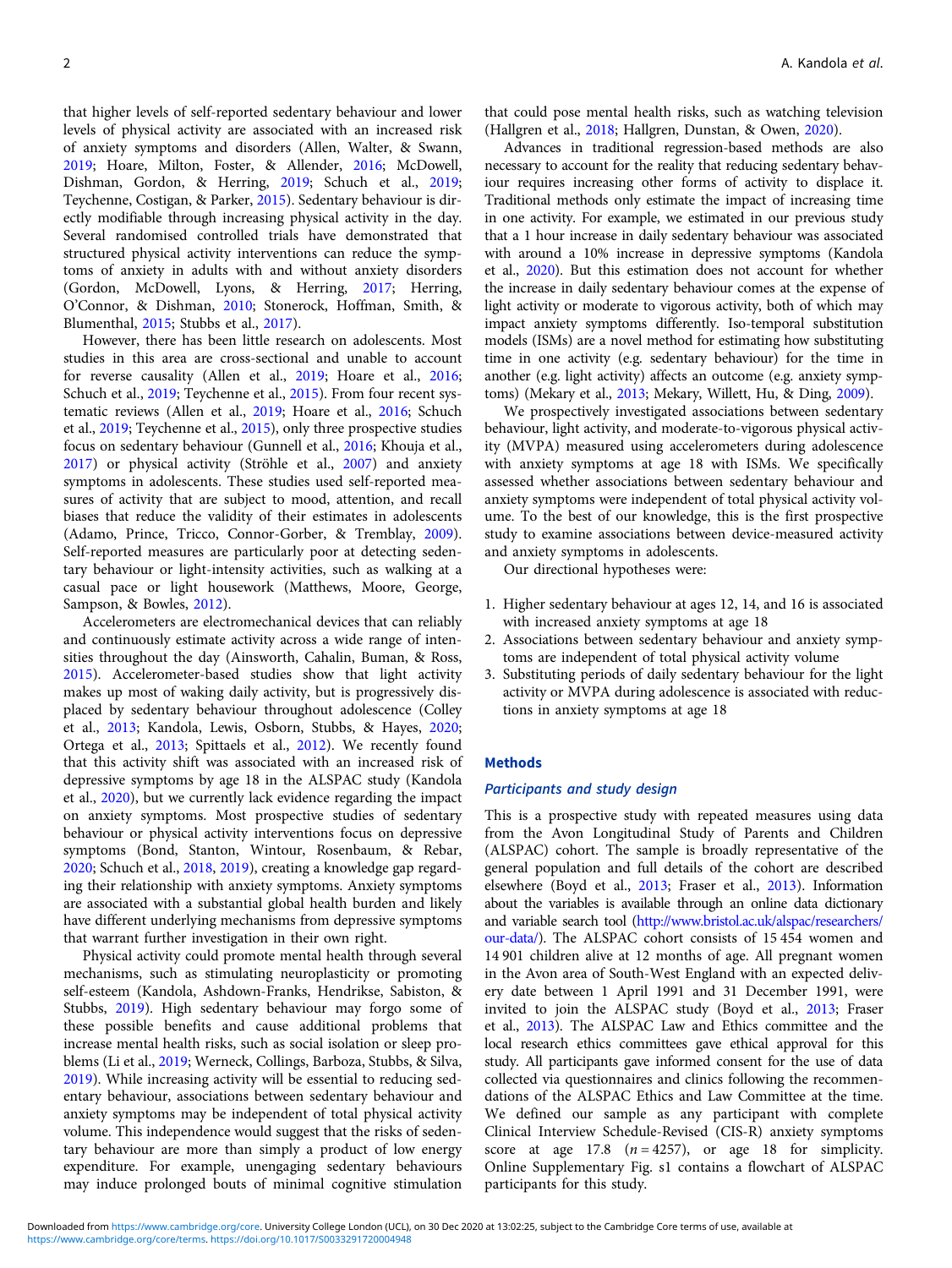#### **Measures**

#### Outcome: anxiety symptoms

The primary outcome in our study was anxiety symptoms, measured using a computerised version of the CIS-R anxiety score at age 18. The CIS-R is a common tool for assessing depression and anxiety symptoms in community-based samples, using criteria from the International Statistical Classification of Diseases,  $10^{th}$ Revision (ICD-10) (Lewis, Pelosi, Araya, & Dunn, [1992\)](#page-8-0). It performs similarly to diagnosis by a trained psychiatrist and shows good reliability ( $r = 0.90$ ) (Lewis et al., [1992](#page-8-0)). The anxiety score ranges from 0 to 16 and indicates the number and severity of recent anxiety symptoms, including feelings of anxiety, nervousness, tenseness, or physical symptoms, such as changes in heartrate. We used a discrete-continuous score for our primary outcome as this better reflects how anxiety symptoms manifest than a dichotomised outcome, such as a clinical diagnosis.

To measure baseline anxiety, we used data from the Development and Well-being Assessment (DAWBA) (Goodman, Ford, Richards, Gatward, & Meltzer, [2000\)](#page-7-0), completed by the mother around age 11 (10.8 years) and 14 (14.2 years). The DAWBA consists of questions about mental health symptoms up to the last 6-months following diagnostic criteria from the Diagnostic and Statistical Manual of Mental Disorders, 4th edition (American Psychiatric Association, [1994\)](#page-7-0) and ICD-10. A computer algorithm creates ordered categorical measures to indicate the probability of an anxiety disorder (see Goodman, Heiervang, Collishaw, & Goodman, [2011](#page-8-0) for details).

#### Exposure: sedentary behaviour and physical activity

Activity data were collected at ages 11.8, 13.9, and 15.5 (which we refer to as ages 12, 14, and 16) using MTI Actigraph 7164 or 71 256 accelerometers (Actigraph LLC, Fort Walton Beach, FL, USA) worn during waking hours on the right hip for 7 days. We derived total activity volume, time in sedentary behaviour, light activity and MVPA based on counts per minutes (CPM) using methods that we describe in detail elsewhere (Kandola et al., [2020\)](#page-8-0). We used thresholds established by a calibration study in ALSPAC participants (Mattocks et al.,  $2008$ ) of  $\geq 3600$  CPM for MVPA, 200–3599 CPM for light activity, and  $\leq 199$  CPM for sedentary behaviour. We only included data from participants with at least 10 h of wear time for 3 or more days (Mattocks et al., [2008\)](#page-8-0).

## Confounding variables

We based our confounding variable adjustments on a Directed Acyclic Graph (DAG), which represents our understanding of the proposed causal associations between sedentary behaviour, physical activity, and anxiety symptoms (online Supplementary Fig. s2). According to this DAG, the necessary adjustments for estimating the total effect of sedentary behaviour on anxiety symptoms include: Sex, ethnicity, social class (maternal manual or non-manual occupation), IQ (measured at age 8), parental psychiatric history (prior diagnosis of depression or schizophrenia), parental education (secondary or degree/higher level education), total physical activity volume (mean daily CPM), baseline anxiety symptoms (DAWBA at age 11 and 14), and total accelerometer wear time. Models at age 16 used the DAWBA at age 14 as the closest baseline measure of anxiety. Total physical activity volume is measured in counts rather than minutes to reduce the risk of collinearity with sedentary behaviour.

Our sensitivity analyses (detailed below) included the covariates: alcohol use and smoking (age 16), baseline depressive symptoms

(Short Moods and Feelings Questionnaire at ages 12, 14, and 16), body mass index (BMI) (ages 12, 13, and 16) and physical health status (presence of a severe physical illness before age 17).

#### Analysis

For normally distributed, continuous variables, we calculated means and standard deviations. For non-normally distributed variables, we used medians and interquartile ranges.

For the main analysis, we used negative binomial regression models as the distribution of anxiety scores had a high positive skew and were over-dispersed (online Supplementary Fig. s3). Our main analysis consists of two sets of models. The first set (models 1–9) use single-exposure models (described below) to assess associations between sedentary behaviour, light activity, MVPA, and anxiety symptoms (hypothesis 1) and the possible independence of sedentary behaviour from total physical activity volume (hypothesis 2). The second set (models 10–13) use ISMs to examine substitution effects (hypothesis 3). We present the results of our models as percentage changes in anxiety scores.

We carried out our analysis in Stata 16 (StataCorp LLC).

#### Single-exposure models

Single-exposure models estimate the 'total' association between each activity category (sedentary behaviour, light, and MVPA) at ages 12, 14, and 16 and anxiety symptoms at age 18. We used three separate models for each time point of sedentary behaviour measurement. The single-exposure models assess total associations because they do not mutually adjust for other activity categories but do adjust for all other covariates. In addition to crude and adjusted models, we ran additional analyses for sedentary behaviour that also adjusted for total physical activity volume (mean daily CPM). These models assessed whether any association between sedentary behaviour and anxiety symptoms were independent of total physical activity volume (aim 2).

## Iso-temporal substitution models

The single models assume time is infinite and onlyestimate the impact of increasing time in one activity on anxiety. These models do not account for the reality that increasing time in one activity must displace time in another activity as time is finite throughout the day.

ISMs estimate the percentage change in anxiety symptoms from substituting a unit of sedentary behaviour time for an equivalent unit of light activity or MVPA time. ISMs use the same set of linear parameters and operate as any generalised linear model. They include all three exposure variables and a total time variable, which is the summation of the three exposure variables. A simple illustration of these parameters using a linear set of parameters would look like:

Log(anxiety score) =  $\beta_0 + \beta_1 \times$  sedentary behaviour +  $\beta_2$  × light activity +  $\beta_3$  × MVPA  $+ \beta_4 \times$  total measurement time +  $\beta$ <sub>5</sub> × covariates

ISMs assume that time in one activity displaces an equal amount of time in another while holding total measurement time  $(\beta_4)$  and other covariates ( $\beta_5$ ) constant. As all three exposure variables ( $\beta_1$ ,  $\beta_2$ , and  $\beta_3$ ) are from the same measure and in the same units of time (e.g. 60-minute blocks), we then drop sedentary behaviour ( $β$ <sub>1</sub>) from the model. The resulting exposure coefficients ( $β$ <sub>2</sub> and  $\beta_3$ ) now represent their association with anxiety, absent sedentary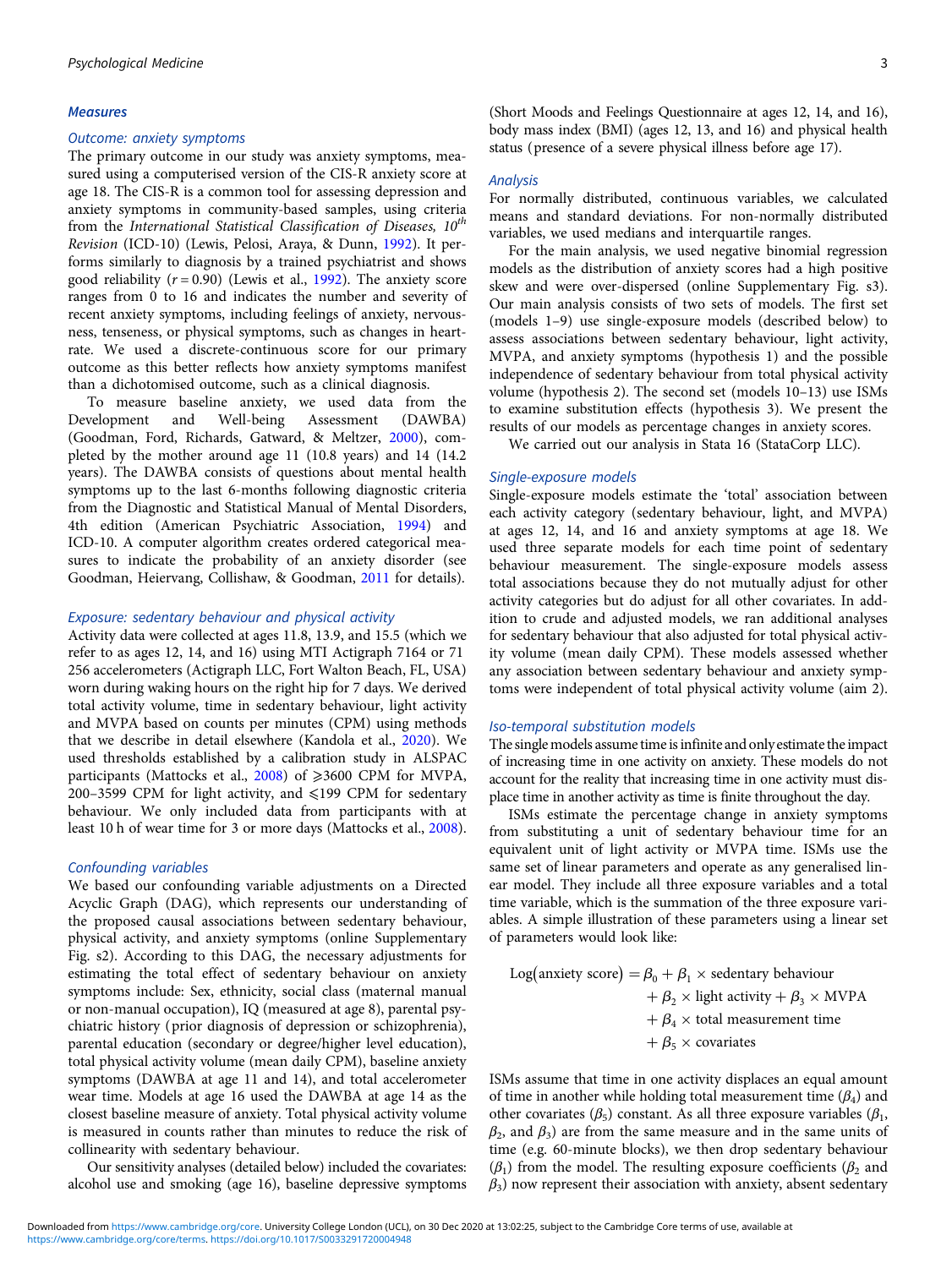behaviour, while total measurement time is still held constant  $(\beta_4)$ . We then interpret these coefficients as the consequence of substituting a unit of sedentary behaviour time for a unit of light activity or MVPA time per day on anxiety scores.

We entered activities into these ISMs in units of 60-minutes. As there are no specific guidelines for reducing daily sedentary behaviour, we based this on national recommendations for adolescents to achieve at least 60 min of MVPA per day (Department of Health and Social Care, [2019\)](#page-7-0).

#### Sensitivity analyses and missing data

We conducted a series of sensitivity analyses to explore other possible explanations for our results and test the robustness of our main findings from the ISMs. Some analyses include possible covariates that were measured after the exposure and could represent mediators or colliders, such as physical illness, smoking, and alcohol use. Sensitivity models included: (1) baseline depressive symptoms as a covariate (ages 12, 14, and 16), (2) smoking and alcohol use (age 16 only) as covariates, (3) serious physical illness before age 17, (4) excluding anyone with a possible anxiety disorder at baseline, (5) linear, instead of negative binomial, regression models, (6) sex as an interaction term, (7) baseline BMI as a covariate (ages 12, 13, and 16).

To examine the extent to which any attrition bias from the missing data affected our results (see online Supplementary Fig. s1), we repeated the main analyses in a full cohort with imputed data. The missing data were estimated by multiple imputation models by chained equations (see Supplementary Methods s1 for details). We also calculated the e-value to examine the risk of unmeasured confounding (44). The e-value estimates the minimum strength that an unmeasured confounding variable would have to have to nullify the observed association between exposure and outcome while considering all other measured covariates (VanderWeele & Ding, [2017](#page-9-0)). The e-value helps to assess the plausibility of unmeasured confounding and contributes towards the evidence for causality (Haneuse, VanderWeele, & Arterburn, [2019\)](#page-8-0).

#### Results

#### **Participants**

Our sample included 4257 participants with a complete CIS-R anxiety score at age 18. Over the 6-year follow-up period, the complete case analyses at ages 12, 14, and 16, included 2292, 18,66, and 1128 participants, respectively. Online Supplementary Table s1 contains a comparison of baseline characteristics between included and excluded participants from the full ALSPAC sample.

[Table 1](#page-4-0) contains participant characteristics and physical activity levels. Overall physical activity levels decline from age 602.33 CPM (S.D. 177.62) to 474.83 CPM (S.D. 158.68) between the ages of 12 and 16. Within the same waking period, sedentary behaviour increases from 7.18 (S.D. 1.10) to 8.72 (S.D. 1.09) hours per day, light activity decreases from 5.43 (S.D. 0.97) to 4.08 (S.D. 0.92) hours per day, and MVPA stays relatively stable.

# Single-exposure models

[Table 2](#page-5-0) shows results from the single-exposure models. The adjusted models without total activity volume (models 2, 5, and 8) suggest that an additional 60-minutes of sedentary behaviour at ages 12, 14, and 16, was associated with an 18.22% (95% CI

10.10–26.87), 10.19% (95% CI 1.37–19.79), and 15.75% (95% CI 3.71–29.12) higher anxiety score at age 18. An additional 60-minutes of light activity at 12, 14, and 16, was associated with a -16.82% (95% CI -22.99 to -10.16), -11.57% (95% CI −19.30 to −2.98), and −14.81% (95% CI −24.29 to −4.14) decrease in anxiety score. The model estimates suggest no association between MVPA and anxiety scores in this sample.

When adjusting for total activity (models 3, 6, and 9), sedentary behaviour at ages 12, 14, and 16 was associated with a 21.12% (95% CI 8.36–35.65), 16.19% (95% CI 2.47–31.74), and a 17.43% (95% CI 0.67–36.99) higher anxiety scores at age 18.

#### Iso-temporal substitution models

[Table 3](#page-6-0) displays results from the ISMs. These models suggest that substituting 60 min of sedentary behaviour for 60 min of light activity at ages 12, 14, and 16, was associated with a 16.4% (95% CI 9.4–22.7), 12.1% (95% CI 3.4–20.1), and 14.7% (95% CI 4–24.2) reduction in anxiety scores at 18. We found no associations between MVPA and anxiety.

#### Sensitivity analyses

We reran our main analyses in a full cohort  $(n = 4257)$  with imputed missing data (Methods s1) and the results did not substantially differ from our main findings (online Supplementary Table s2). There were also no substantial differences in the results of all other sensitivity analyses and our main findings, and we found no evidence of an interaction with sex. Sensitivity analyses results are presented in online Supplementary Tables s2–s8.

The e-values (rate ratios) for the point estimate and lower confidence bound were 1.68 and 1.44 at age 12, 1.53 and 1.23 at age 14, and 1.62 and 1.25 at age 16, respectively. To nullify the observed association, an unmeasured confounding variable must be associated with both the exposure and outcome by a risk ratio of at least the e-value of each time point, having conditioned on the other confounding variables. For example, an unmeasured confounding variable would need to be associated with sedentary behaviour and anxiety score by a risk ratio of at least 1.68 at age 12, independent of the other confounding variables in the model. Most risk ratios for included covariates range between 1 and 1.3 at age 12, except for sex  $\text{IRR} = 1.59$ , 95% CI 1.37–1.84).

#### **Discussion**

#### Main findings

This population-based study is the first to prospectively examine associations between device-measured sedentary behaviour and anxiety symptoms in adolescents. We consistently found that higher sedentary behaviour at ages 12, 14, and 16 was associated with higher anxiety symptoms at age 18. Higher light activity during the same period was associated with a decrease in anxiety symptoms. After adjusting for physical activity, an hour of daily sedentary behaviour during adolescence was independently associated with 16–21% higher in anxiety symptoms at age 18. Our use of ISM techniques demonstrates that theoretically substituting an hour of daily sedentary behaviour for light activity during adolescence was associated with a 12–16% reduction in anxiety symptoms at age 18. We found no associations between MVPA and anxiety. There were no substantial changes to these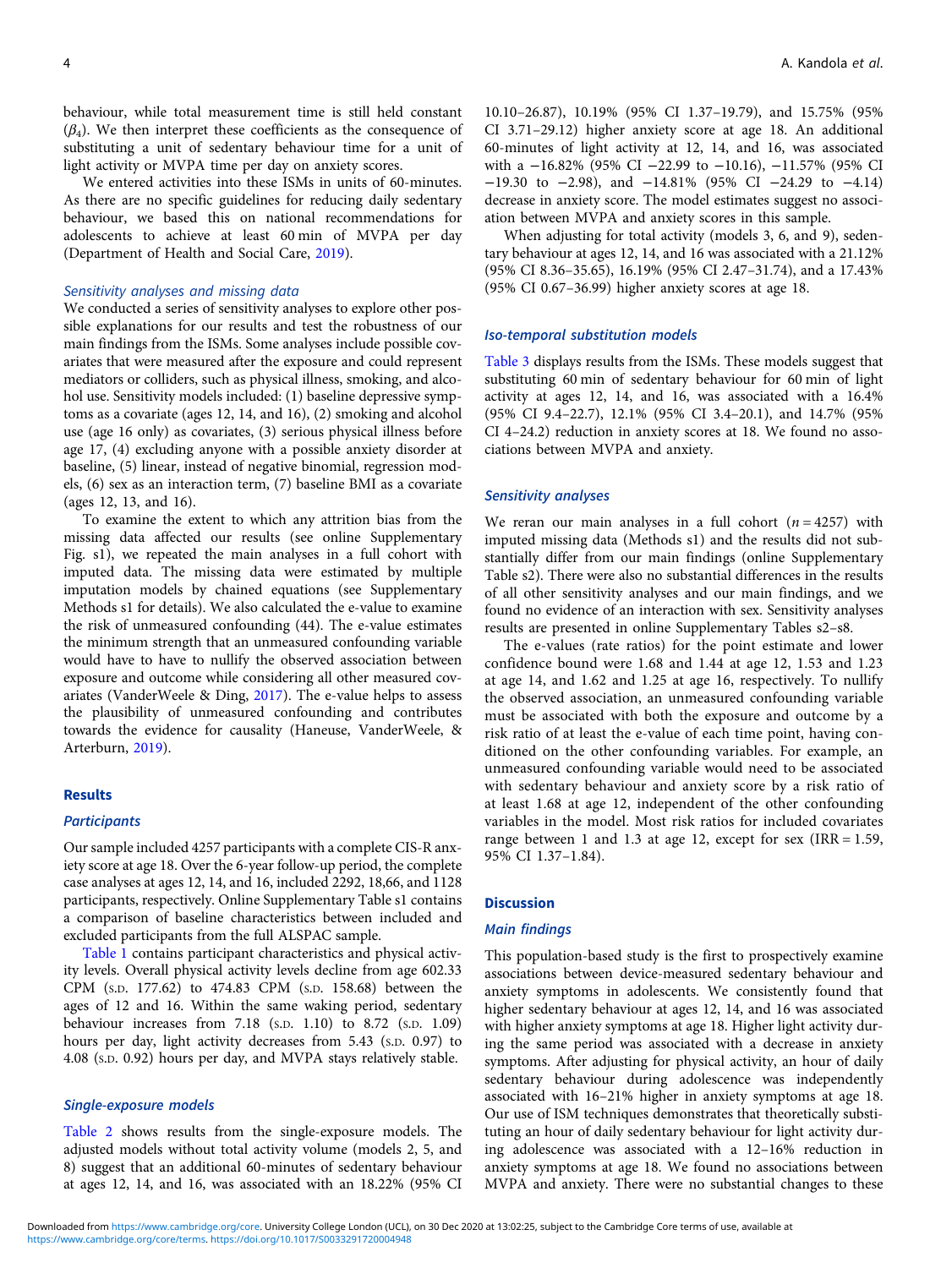<span id="page-4-0"></span>

| Characteristic (n with complete data)                   |                                                    | n(%)                                |                                |                        |  |  |
|---------------------------------------------------------|----------------------------------------------------|-------------------------------------|--------------------------------|------------------------|--|--|
| Sex (4257)                                              | Male                                               | 1867 (43.86)                        |                                |                        |  |  |
|                                                         | Female                                             | 2390 (56.14)                        |                                |                        |  |  |
| Ethnicity (4062)                                        | Caucasian                                          | 3889 (95.74)                        |                                |                        |  |  |
|                                                         | Other                                              | 173 (4.26)                          |                                |                        |  |  |
| Parental education (4257)                               | Degree or higher                                   | 1207 (28.35)                        |                                |                        |  |  |
|                                                         | Secondary                                          | 3050 (71.65)                        |                                |                        |  |  |
| Maternal social class (3626)                            | Manual                                             | 553 (15.25)                         |                                |                        |  |  |
|                                                         | Non-manual                                         | 3073 (84.75)                        |                                |                        |  |  |
| Parental psychiatric diagnosis (4257)                   | Depression or schizophrenia                        | 422 (9.91)                          |                                |                        |  |  |
|                                                         | No diagnosis                                       | 3835 (90.09)                        |                                |                        |  |  |
| BMI (3671)                                              | Overweight or obese                                | 270 (7.35)                          |                                |                        |  |  |
|                                                         | Normal or underweight                              | 3401 (92.65)                        |                                |                        |  |  |
| Self-reported serious physical illness before 17 (4130) | Yes                                                | 218 (5.27)                          |                                |                        |  |  |
|                                                         | No                                                 | 3877 (94.73)                        |                                |                        |  |  |
| Alcohol use in last 30 days at age 16 (2922)            | $1-3$ times                                        | 2041 (69.85)                        |                                |                        |  |  |
|                                                         | 4-6 times                                          | 848 (30.05)                         |                                |                        |  |  |
|                                                         | 7 or 8 times                                       | 33(1.13)                            |                                |                        |  |  |
| Smoking status at age 16 (3087)                         | Never                                              | 1694 (54.88)                        |                                |                        |  |  |
|                                                         | Have tried/former smoker                           | 823 (26.66)                         |                                |                        |  |  |
|                                                         | Current smoker                                     | 570 (18.46)                         |                                |                        |  |  |
| Baseline anxiety symptoms (3584)                        | Possible anxiety (algorithm derived)               | 65(1.81)                            |                                |                        |  |  |
|                                                         | No anxiety                                         | 3519 (98.19)                        |                                |                        |  |  |
| Baseline depression (3683)                              | Possible depression (MFQ $>$ = 10)                 | 344 (9.34)                          |                                |                        |  |  |
|                                                         | No depression (MFQ $\leq$ 10)                      | 3339 (90.66)                        |                                |                        |  |  |
| Physical activity and sedentary behaviour               | Overall physical activity in daily mean CPM (s.d.) | Sedentary behaviour in hours (s.d.) | Light activity in hours (s.d.) | MVPA in minutes (s.d.) |  |  |
| 12 (3832)                                               | 602.33 (177.62)                                    | 7.18(1.10)                          | 5.43(0.97)                     | 23.279 (15.37)         |  |  |
| 14 (2749)                                               | 539.12 (181.43)                                    | 8.11(1.14)                          | 4.64(0.95)                     | 24.273 (16.91)         |  |  |
| 16 (1504)                                               | 474.83 (158.68)                                    | 8.72(1.09)                          | 4.08(0.92)                     | 23.523 (17.58)         |  |  |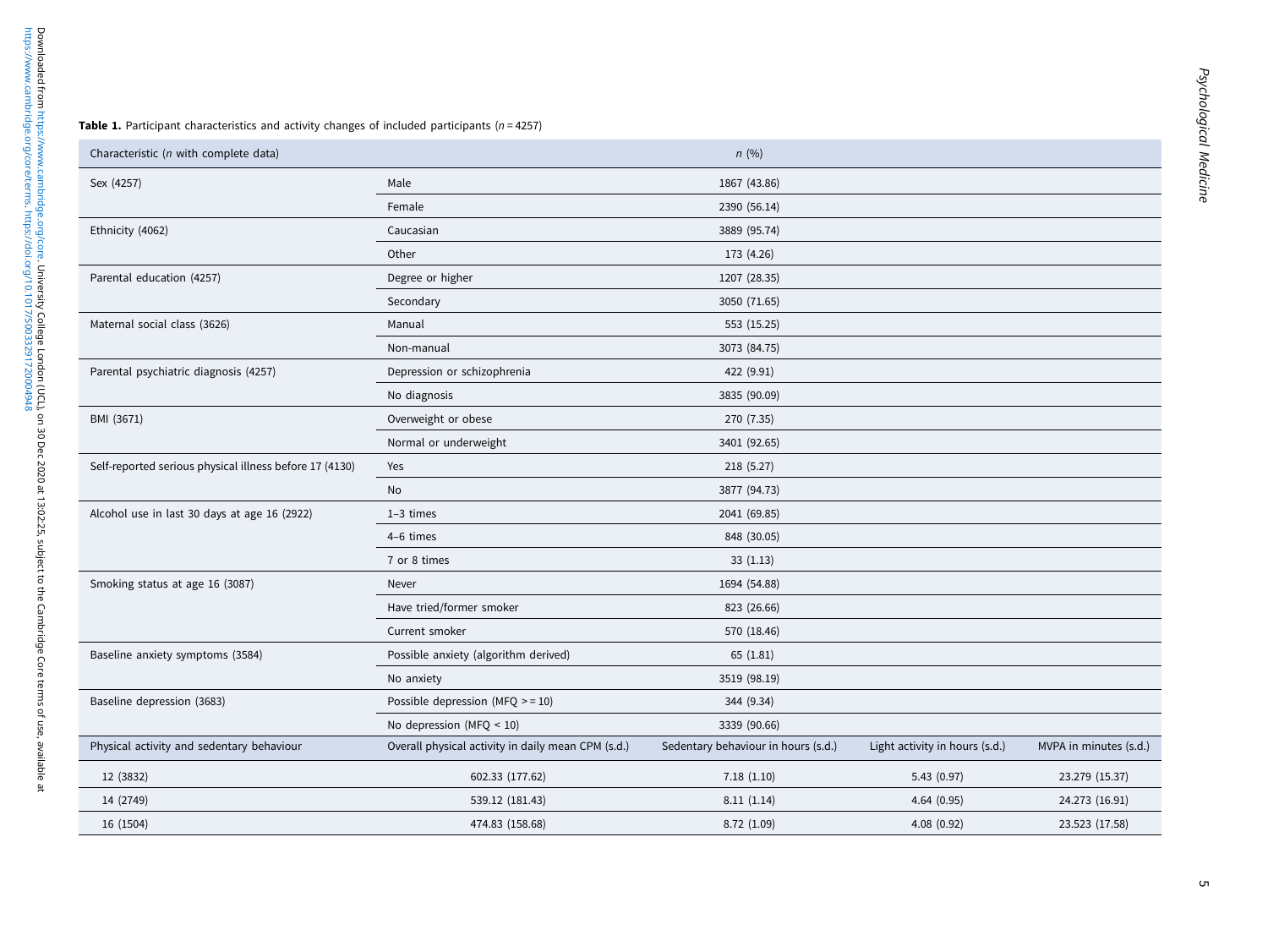|                 |          | Table 2. Associations between sedentary behaviour, light activity, and                                                                                                                                                                                                                                                                                                  |          |          | MVPA and anxiety symptoms in single negative binomial models |                             |              |                                    |                             |                          |                      |
|-----------------|----------|-------------------------------------------------------------------------------------------------------------------------------------------------------------------------------------------------------------------------------------------------------------------------------------------------------------------------------------------------------------------------|----------|----------|--------------------------------------------------------------|-----------------------------|--------------|------------------------------------|-----------------------------|--------------------------|----------------------|
|                 |          |                                                                                                                                                                                                                                                                                                                                                                         |          |          |                                                              |                             |              | CIS-R anxiety symptoms score       |                             |                          |                      |
|                 |          |                                                                                                                                                                                                                                                                                                                                                                         |          |          | Per 60 min of daily sedentary behaviour                      |                             |              | Per 60 min of daily light activity |                             | Per 60 min of daily MVPA |                      |
| Age             | Model #  | Model (n)                                                                                                                                                                                                                                                                                                                                                               | % change | p        | 95% CI                                                       | $\overline{\triangleright}$ | p            | 95% CI                             | $\overline{\triangleright}$ | p                        | 95% CI               |
| $\overline{12}$ |          | Unadjusted (2292)                                                                                                                                                                                                                                                                                                                                                       | 20       | 0.001    | 13.09-27.88                                                  | $-18.2$                     | $-0.001$     | $-23.5$ to $-12.46$                | $-46.6$                     | 0.001                    | $-59.40$ to $-29.79$ |
|                 |          | Adjusted without total activity (2292)                                                                                                                                                                                                                                                                                                                                  | 18.22    | $-0.001$ | 10.10-26.87                                                  | $-16.82$                    | 0.001        | $-22.99$ to $-10.16$               | $-22.11$                    | 0.109                    | $-42.5$ to $5.67$    |
|                 | ო        | Adjusted with total activity (2292)                                                                                                                                                                                                                                                                                                                                     | 21.12    | 0.001    | $8.36 - 35.56$                                               | ı                           | ı            | ı                                  | ı                           | ı                        | ı                    |
| $\vec{a}$       | 4        | Unadjusted (1866)                                                                                                                                                                                                                                                                                                                                                       | 13.20    | $-0.001$ | $6.02 - 20.87$                                               | $-14.31$                    | 0.001        | $-20.94$ to $-7.12$                | 16.82                       | 0.187                    | $-36.64$ to $9.21$   |
|                 | 5        | Adjusted without total activity (1866)                                                                                                                                                                                                                                                                                                                                  | 10.19    | 0.023    | 1.37-19.79                                                   | $-11.57$                    | 0.010        | $-19.30$ to $-2.98$                | 2.26                        | 0.881                    | $-23.7$ to $36.88$   |
|                 | ဖ        | Adjusted with total activity                                                                                                                                                                                                                                                                                                                                            | 16.19    | 0.019    | $2.47 - 31.74$                                               | I                           | I            | I                                  | I                           | Ï                        | I                    |
| $\frac{6}{1}$   |          | Unadjusted (1128)                                                                                                                                                                                                                                                                                                                                                       | 15.99    | 0.001    | 6.34-26.51                                                   | $-16.06$                    | 0.001        | $-24.20$ to $-6.92$                | $-16.63$                    | 0.224                    | $-37.71$ to 11.66    |
|                 | $\infty$ | Adjusted without total activity (1128)                                                                                                                                                                                                                                                                                                                                  | 15.75    | 0.009    | $3.71 - 29.12$                                               | $-14.81$                    | 0.008        | $-24.29$ to $-4.14$                | $-7.62$                     | 0.646                    | $-33.83$ to $29.05$  |
|                 | თ        | Adjusted with total activity                                                                                                                                                                                                                                                                                                                                            | 17.43    | 0.041    | $0.67 - 36.99$                                               | $\mathsf{I}$                | $\mathbf{I}$ | $\mathsf{I}$                       | $\mathbf{I}$                | $\mathbf{I}$             | I                    |
|                 |          | Adjusted without total activity (models 2, 5, and 8): Conditioned on sex, ethnicity, maternal social class, baseline anxiety, parental psychiatric history, parental education, IQ, and total wear time.<br>% change: Percentage change in anxiety score based on incident rate ratios; 95% CI: 95% confidence intervals; MVPA: moderate-to-vigorous physical activity. |          |          |                                                              |                             |              |                                    |                             |                          |                      |

. . . . . . . . .

<span id="page-5-0"></span>

|  | A. Kandola et al.<br>. |
|--|------------------------|
|  |                        |

results following a series of sensitivity analyses or in the cohort following multiple imputations for missing data.

These results support previous cross-sectional and prospective findings that self-reported high sedentary behaviour is associated with a greater risk of anxiety symptoms in adolescents (Allen et al., [2019](#page-7-0); Hoare et al., [2016](#page-8-0); Schuch et al., [2019;](#page-8-0) Teychenne et al., [2015](#page-9-0)). Sedentary behaviour is an established risk factor for physical health (Biswas et al., [2015\)](#page-7-0) and our findings suggest it may also be a risk factor for anxiety symptoms independently of physical activity. Activity will be essential for reducing sedentary behaviour, but these findings suggest that other factors than energy expenditure are relevant to its association with anxiety symptoms. We previously found that sedentary behaviour is a possible risk factor for depressive symptoms in adolescents, where we did not assess sedentary behaviour as independent from physical activity (Kandola et al., [2020](#page-8-0)). Here we showed that the associations between sedentary behaviour and anxiety symptoms are independent of baseline depressive symptoms.

For example, substituting mentally-passive (e.g. watching television) for mentally-active (e.g. reading) sedentary behaviours is associated with a reduced risk of depression in adults (Hallgren et al., [2020](#page-8-0)). Engaging activities could help to distract young people from pathological thought patterns leading to states of anxiety. Stimulating activities could also approximate a form of cognitive training that elicits some resilience to attentional biases associated with developing anxiety symptoms in young people, such as threat detection (Telzer et al., [2008;](#page-9-0) Waters, Henry, Mogg, Bradley, & Pine, [2010\)](#page-9-0).

The timing and bouts of activity may also be relevant. For example, long bouts of sitting could increase the duration within which pathological thought patterns might occur and develop into anxiety. Recent studies have found that breaking up prolonged bouts of sitting using light activity in adults have benefits for the brain and mental health, such as reducing fatigue and promoting brain plasticity and cognitive performance (Bojsen-Møller, Ekblom, Tarassova, Dunstan, & Ekblom, [2020;](#page-7-0) Wennberg et al., [2016](#page-9-0); Wheeler et al., [2020\)](#page-9-0). These benefits may accumulate to reduce the risk of anxiety symptoms developing. Young people who frequently break up bouts of sitting with activity could reduce this risk while still having a similar overall activity level. It may also interrupt other behaviours that occur with long bouts of sitting, which might also increase the risk of anxiety symptoms. For example, watching television is associated with a less healthy diet, including higher consumption of energy-dense snacks and sugar-sweetened drinks (Hobbs, Pearson, Foster, & Biddle, [2015\)](#page-8-0), which may increase the risk of anxiety symptoms in adolescents (Oddy et al., [2018\)](#page-8-0).

While the biological mechanisms underlying associations between sedentary behaviour and anxiety symptoms will overlap with physical activity, there may also be some unique pathways. For example, avoiding long bouts of sedentary behaviour could maintain constant mitochondrial activity throughout the day, reducing the risk of mitochondrial dysfunction in the brain leading to anxiety symptoms (Filiou & Sandi, [2019](#page-7-0)). It is worth noting that research to identify possible biological mechanisms that differentiate the influence of sedentary behaviour from physical activity on health is an emerging area (Thyfault, Du, Kraus, Levine, & Booth, [2015](#page-9-0)).

# Strengths and limitations

There are several strengths to this study, including the use of accelerometers, a prospective, repeated measures study design with a 6-year follow up, and large sample size. Strengths in our

Adjusted with total activity (models 3, 6, and 9): Conditioned on same as models 2, 5, and 8, with total activity volume (average daily CPM).

djusted with total activity (models 3, 6, and 9): Conditioned on same as models 2, 5, and 8, with total activity volume (average daily CPM).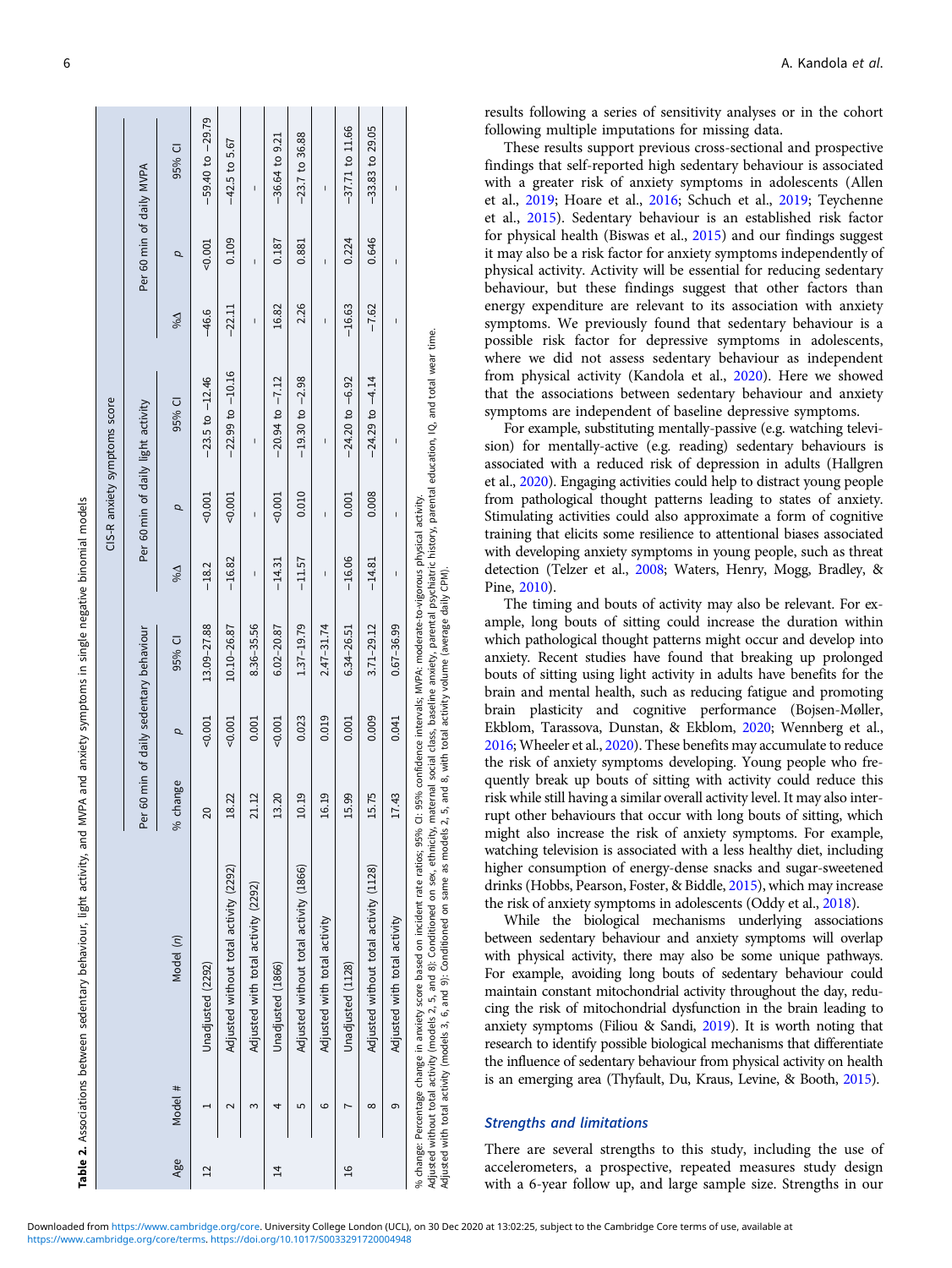<span id="page-6-0"></span>Table 3. Iso-temporal substitution models for replacing sedentary behaviour with light activity and MVPA

|     |         |                                                                   |          | Activity category   |             |                   |
|-----|---------|-------------------------------------------------------------------|----------|---------------------|-------------|-------------------|
|     |         | with 60 min of $\rightarrow$<br>Substitute 60 min of $\downarrow$ |          | Light activity      |             | <b>MVPA</b>       |
| Age | Model # | Activity category                                                 | % change | 95% CI              | $\% \Delta$ | 95% CI            |
| 12  | 10      | Sedentary                                                         | $-16.41$ | $-22.79$ to $-9.49$ | $-7.62$     | $-32.42$ to 26.38 |
| 14  | 11      |                                                                   | $-12.17$ | $-20.11$ to $-3.46$ | $-10.99$    | $-17.71$ to 49.53 |
| 16  | 12      |                                                                   | $-14.74$ | $-24.24$ to $-4.05$ | $-5.91$     | $-32.52$ to 31.47 |

% change: Percentage change in anxiety score based on incident rate ratios 95% CI: 95% confidence intervals; MVPA: moderate-to-vigorous physical activity.

Adjustment for all models: light activity, MVPA, total measurement time (SB + light activity + MVPA), sex, ethnicity, maternal social class, anxiety disorder (ages 10 and 14), parental psychiatric history, parental education, and IQ.

analysis include using ISMs to account for the reciprocal relationship between changes in time-use variables. These methods produce a more realistic estimation of how interventions to reduce sedentary behaviour using different intensities of activity might affect anxiety symptoms. We also included adjustments for baseline anxiety symptoms to lower the risk of reverse causation and adequate adjustment of total physical activity volume. We used several sensitivity analyses, including calculating e-values to assess the strength of unmeasured confounding necessary to nullify our results, baseline depressive symptoms to examine anxiety symptoms independently, and multiple imputation models to account for potential selection bias due to attrition. The use of DAGs determined a priori also improve our ability to assess causal associations in the data.

A limitation of our study is the lack of 24-hour activity, which means that our ISMs only account for the waking portion of the day. Participants did not wear accelerometers while sleeping, so we were unable to examine how substituting sedentary behaviour for sleep might affect the risk of anxiety symptoms. There could also be gaps in the data if participants did not wear their devices for all waking behaviours. There is a further risk that our results are confounded by other unmeasured factors, such as social support, self-esteem, or physical health at baseline. Baseline adjustment was for the possible incidence of an anxiety disorder, which overlooks participants with sub-threshold anxiety symptoms. Baseline assessments of anxiety were also completed by the mother, rather than the participant. There was no assessment of anxiety symptoms at age 16, so in the age 16 models, we used anxiety symptom scores from age 14, which is a further limitation.

To assess anxiety symptoms independently of depressive symptoms, we adjusted for baseline depressive symptoms in our sensitivity analyses. However, there may still have been an overlap in the outcome of depressive and anxiety symptoms. The magnitude of the e-value relative to included confounding variables here suggests that an unmeasured confounding variable is unlikely to nullify the observed association between sedentary behaviour and anxiety symptoms. However, multiple unmeasured confounding variables may accumulate to impact our findings.

There was also substantial attrition within our sample during the study period that could have caused selection bias. Results did not differ in our multiple imputation models, which does not indicate a high risk of attrition bias in our sample. However, we only imputed missing data from the subsample with completed CIS-R anxiety scores at age 18  $(n = 4257)$ , not the entire ALSPAC sample  $(n = 14901)$ . Differences between our sample and the larger ALSPAC sample could have influenced our results. Participants also had low MVPA levels, with the average being

around 40 min lower than the nationally recommended guidelines of 60 min of daily MVPA for adolescents in the UK. This may have contributed to the lack of an association between replacing sedentary behaviour with MVPA and changes in anxiety symptoms.

Accelerometers provide reliable estimates of activity, but they cannot record posture and differentiate between sitting and standing. Standing behaviours may be misclassified as sedentary behaviour in our study. Thigh-worn devices are preferable for recording sedentary behaviour, such as ActivPAL (PAL Technologies Ltd., Glasgow, UK). However, misclassifying light activity (standing) would increase sedentary behaviour, and its true association with anxiety symptoms could be even larger.

A broader issue with most devices is their inability to record the type and context of activities. This limitation prevented us from investigating how different types of sedentary behaviour are associated with anxiety, such as mentally-active  $\nu$ . mentallypassive behaviours (Hallgren et al., [2020](#page-8-0)). However, the use of accelerometers still represents a methodological improvement in self-report measures for quantifying aspects of activity, such as time in sedentary behaviour (Atkin et al., [2012\)](#page-7-0).

# Future directions and conclusion

Our findings suggest that sedentary behaviour could be a risk factor for anxiety symptoms in adolescents that is modifiable through light activity. These findings produce new insights to relate specifically to the development of anxiety disorders. Most research focuses only on depression, despite anxiety being a major cause of global disability (World Health Organisation, [2017](#page-9-0)). Sedentary behaviour may be a risk factor for both depressive and anxiety symptoms. Future research focusing on both paradigms together as common mental disorders may highlight common pathways. However, our results suggest that there may be independent pathways linking sedentary behaviour to anxiety symptoms, and the paucity of direct research into anxiety symptoms warrants further investigation.

There is a need to evaluate public health strategies and interventions to reduce anxiety symptoms in adolescents using light activity to replace sedentary behaviour. While just 29% of adolescents achieve national MVPA guidelines in developed nations (Steene-Johannessen et al., [2020](#page-8-0)), efforts to increase light activity could be more successful. Compared with MVPA, light activity is less effortful and more pleasurable for most people, which is likely to stimulate higher motivation (Ekkekakis, Parfitt, & Petruzzello, [2011](#page-7-0)). Light activity is also sustainable over extended periods and does not require designated time during the day. Simple changes to incorporate more light activity at school could include standing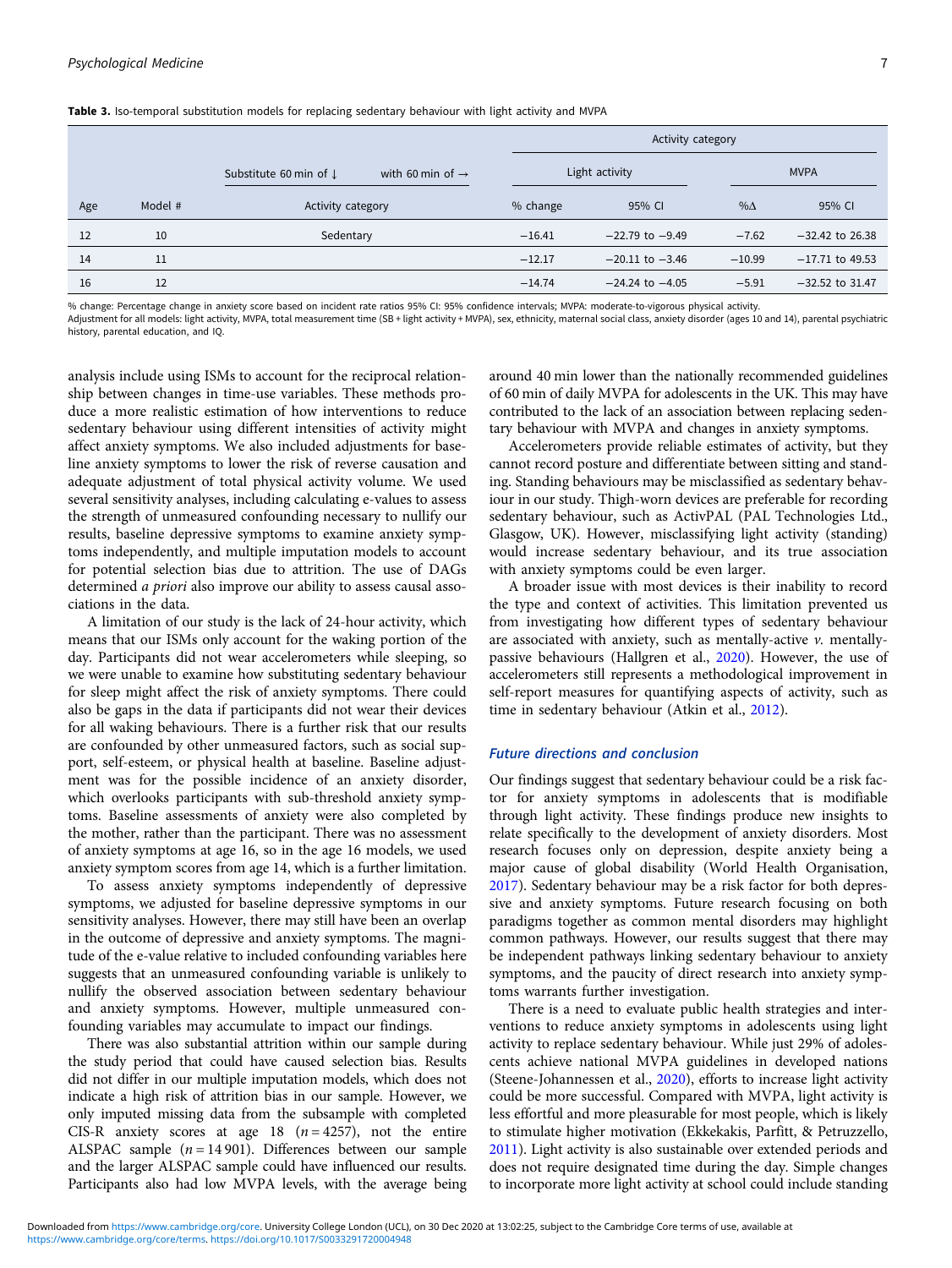<span id="page-7-0"></span>desks or active breaks during classes. Approaches at home could include standing up during commercial breaks or doing house chores while watching television, more frequent trips to pick up groceries, or walking during phone calls.

Strong public health messaging on the importance of light activity should be made in tandem with the MVPA guidelines, which have essential physical health and developmental implications. Simply increasing movement will likely benefit more young people. It should be possible to increase light activity beyond the current target of 1 hour for MVPA, which may have a substantial impact on anxiety. For example, our models suggest that substituting 2 hours of sedentary behaviour for light activity per day during adolescence could lead to a 24–32% reduction in anxiety symptoms by age 18.

We also found that associations between sedentary behaviour and anxiety symptoms were independent of activity. Some sedentary behaviours may be particularly detrimental and represent specific targets for intervention, such as watching television. More research is necessary to assess the differential impact of various sedentary behaviours on anxiety symptoms.

Supplementary material. The supplementary material for this article can be found at <https://doi.org/10.1017/S0033291720004948>.

Data. Details for accessing the data used in this study can be found on the ALSPAC website: <http://www.bristol.ac.uk/alspac/researchers/our-data/>.

Acknowledgements. We are extremely grateful to all the families who took part in this study, the midwives for their help in recruiting them, and the whole ALSPAC team, which includes interviewers, computer and laboratory technicians, clerical workers, research scientists, volunteers, managers, receptionists and nurses.

Funding/sponsors. AK is supported by the ESRC (ES/P000592/1), BS by a Clinical Lectureship (ICA-CL-2017-03-001) funded by Health Education England and the National Institute for Health Research (NIHR), and JH by the Wellcome Trust (211085/Z/18/Z). BS is part-funded by the NIHR Biomedical Research Centre at South London and Maudsley NHS Foundation Trust. DO, GL, and JH are supported by the UCLH NIHR Biomedical Research Centre. DO and JH are also part supported by the NIHR Collaboration for Leadership in Applied Health Research and Care North Thames at Bart's Health NHS Trust.

The UK Medical Research Council and Wellcome (Grant ref: 217065/Z/19/Z) and the University of Bristol provide core support for ALSPAC. This publication is the work of the authors and AK, DO, GL, BS, and JH will serve as guarantors for the contents of this paper. A comprehensive list of grants funding is available on the ALSPAC website ([http://www.bristol.ac.uk/alspac/external/documents/](http://www.bristol.ac.uk/alspac/external/documents/grant-acknowledgements.pdf) [grant-acknowledgements.pdf](http://www.bristol.ac.uk/alspac/external/documents/grant-acknowledgements.pdf)). Collection of the variables for this research was specifically funded by NIH (5R01HL071248-07) Wellcome Trust (08426812/Z/ 07/Z).

Conflict of interest. The authors declare no conflicts of interest.

Role of funders. No funder played any role in the conception, analyses, or writing of this research.

Ethical standards. The authors assert that all procedures contributing to this work comply with the ethical standards of the relevant national and institutional committees on human experimentation and with the Helsinki Declaration of 1975, as revised in 2008.

## References

Adamo, K. B., Prince, S. A., Tricco, A. C., Connor-Gorber, S., & Tremblay, M. (2009). A comparison of indirect versus direct measures for assessing physical activity in the pediatric population: A systematic review. International Journal of Pediatric Obesity, 4(1), 2–27. doi:10.1080/17477160802315010.

- Ainsworth, B., Cahalin, L., Buman, M., & Ross, R. (2015). The current state of physical activity assessment tools. Progress in Cardiovascular Diseases, 57(4), 387–395. doi:10.1016/J.PCAD.2014.10.005.
- Allen, M. S., Walter, E. E., & Swann, C. (2019). Sedentary behaviour and risk of anxiety: A systematic review and meta-analysis. Journal of Affective Disorders, 242, 5–13. doi:10.1016/J.JAD.2018.08.081.
- American Psychiatric Association (1994). Diagnostic and statistical manual of mental disorders (4th ed.). American Psychiatric Association: Washington,  $D.C.$
- Atkin, A. J., Gorely, T., Clemes, S. A., Yates, T., Edwardson, C., Brage, S., … Biddle, S. J. (2012). Methods of measurement in epidemiology: Sedentary behaviour. International Journal of Epidemiology, 41(5), 1460–1471. doi:10.1093/ije/dys118.
- Batelaan, N. M., Seldenrijk, A., Bot, M., van Balkom, A. J. L. M., & Penninx, B. W. J. H. (2016). Anxiety and new onset of cardiovascular disease: Critical review and meta-analysis. British Journal of Psychiatry, 208(03), 223–231. doi:10.1192/bjp.bp.114.156554.
- Baxter, A. J., Scott, K. M., Vos, T., & Whiteford, H. A. (2013). Global prevalence of anxiety disorders: A systematic review and meta-regression. Psychological Medicine, 43(5), 897–910. doi: 10.1017/S003329171200147X..
- Biswas, A., Oh, P. I., Faulkner, G. E., Bajaj, R. R., Silver, M. A., Mitchell, M. S., & Alter, D. A. (2015). Sedentary time and its association with risk for disease incidence, mortality, and hospitalization in adults. Annals of Internal Medicine, 162(2), 123. doi:10.7326/M14-1651.
- Bojsen-Møller, E., Ekblom, M. M., Tarassova, O., Dunstan, D. W., & Ekblom, O. (2020). The effect of breaking up prolonged sitting on paired associative stimulation-induced plasticity. Experimental Brain Research, 238(11), 2497– 2506. doi:10.1007/s00221-020-05866-z.
- Bond, G., Stanton, R., Wintour, S. A., Rosenbaum, S., & Rebar, A. L. (2020). Do exercise trials for adults with depression account for comorbid anxiety? A systematic review. Mental Health and Physical Activity, 18, 100320. doi:10.1016/j.mhpa.2020.100320.
- Boyd, A., Golding, J., Macleod, J., Lawlor, D. A., Fraser, A., Henderson, J.,…Smith, G. D. (2013). Cohort profile: The 'Children of the 90s'-the index offspring of the Avon Longitudinal Study of Parents and Children. doi:10.1093/ije/dys064.
- Colley, R. C., Garriguet, D., Janssen, I., Wong, S. L., Saunders, T. J., Carson, V., & Tremblay, M. S. (2013). The association between accelerometer-measured patterns of sedentary time and health risk in children and youth: Results from the Canadian Health Measures Survey. BMC Public Health, 13(1), 200. doi: 10.1186/1471-2458-13-200.
- Craske, M. G., & Stein, M. B.. (2016). Anxiety. Lancet, 388(10063), 3048–3059. doi:10.1016/S0140-6736(16)30381-6.
- Department of Health and Social Care (2019). UK Chief medical officers' physical activity guidelines. Government, UK: Department of Health and Social Care. Retrieved from [https://assets.publishing.service.gov.uk/government/](https://assets.publishing.service.gov.uk/government/uploads/system/uploads/attachment_data/file/832868/uk-chief-medical-officers-physical-activity-guidelines.pdf) [uploads/system/uploads/attachment\\_data/file/832868/uk-chief-medical](https://assets.publishing.service.gov.uk/government/uploads/system/uploads/attachment_data/file/832868/uk-chief-medical-officers-physical-activity-guidelines.pdf)[officers-physical-activity-guidelines.pdf.](https://assets.publishing.service.gov.uk/government/uploads/system/uploads/attachment_data/file/832868/uk-chief-medical-officers-physical-activity-guidelines.pdf)
- Ekkekakis, P., Parfitt, G., & Petruzzello, S. J. (2011). The pleasure and displeasure people feel when they exercise at different intensities: Decennial update and progress towards a tripartite rationale for exercise intensity prescription. Sports Medicine. Springer, 41(8), 641–671. doi:10.2165/11590680-000000000- 00000.
- Essau, C. A., Lewinsohn, P. M., Olaya, B., & Seeley, J. R. (2014). Anxiety disorders in adolescents and psychosocial outcomes at age 30. Journal of Affective Disorders, 163, 125–132. doi: 10.1016/j.jad.2013.12.033.
- Filiou, M. D., & Sandi, C. (2019). Anxiety and brain mitochondria: A bidirectional crosstalk. Trends in Neurosciences, 42(9), 573–588. doi:10.1016/ j.tins.2019.07.002.
- Firth, J., Siddiqi, N., Koyanagi, A., Siskind, D., Rosenbaum, S., Galletly, C., … Stubbs, B. (2019). The Lancet Psychiatry Commission: A blueprint for protecting physical health in people with mental illness. The Lancet. Psychiatry, 6(8), 675–712. doi:10.1016/S2215-0366(19)30132-4.
- Fraser, A., Macdonald-Wallis, C., Tilling, K., Boyd, A., Golding, J., Davey Smith, G., … Lawlor, D. A. (2013). Cohort profile: The Avon Longitudinal Study of Parents and Children: ALSPAC mothers cohort. International Journal of Epidemiology, 42(1), 97–110. doi:10.1093/ije/dys066.
- Goodman, R., Ford, T., Richards, H., Gatward, R., & Meltzer, H. (2000). The Development and Well-Being Assessment: Description and initial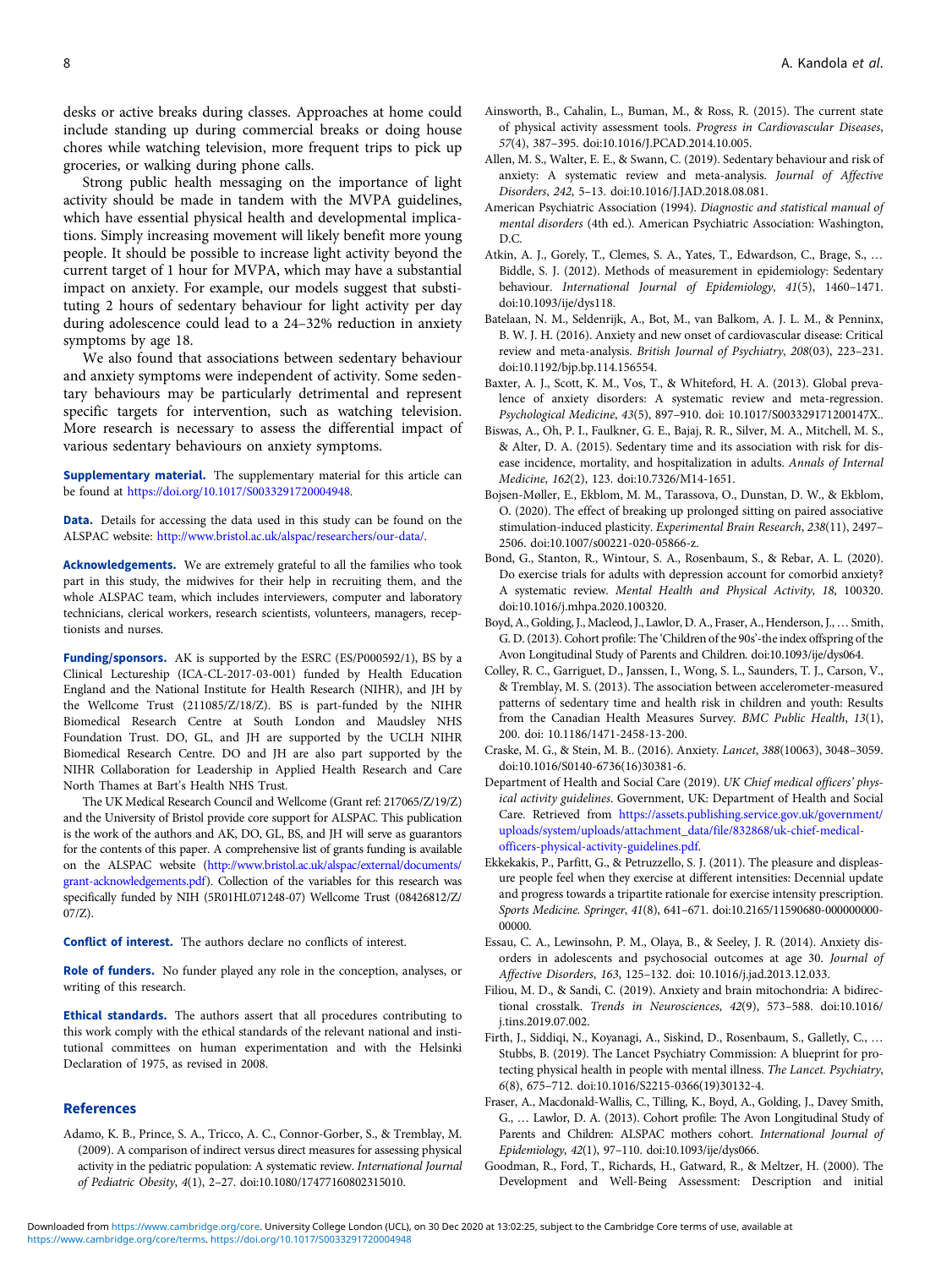<span id="page-8-0"></span>validation of an integrated assessement of child and adolescent psychopathology. Journal of Child Psychology and Psychiatry and Allied Disciplines, 41 (5), 645–655. doi:10.1017/S0021963099005909.

- Goodman, A., Heiervang, E., Collishaw, S., & Goodman, R. (2011). The "DAWBA bands" as an ordered-categorical measure of child mental health: Description and validation in British and Norwegian samples. Social Psychiatry and Psychiatric Epidemiology, 46(6), 521–532. doi:10.1007/ s00127-010-0219-x.
- Gordon, B. R., McDowell, C. P., Lyons, M., & Herring, M. P. (2017). The effects of resistance exercise training on anxiety: A meta-analysis and meta-regression analysis of randomized controlled trials. Sports Medicine, 47(12), 2521–2532. doi:10.1007/s40279-017-0769-0.
- Gunnell, K. E., Flament, M. F., Buchholz, A., Henderson, K. A., Obeid, N., Schubert, N., & Goldfield, G. S. (2016). Examining the bidirectional relationship between physical activity, screen time, and symptoms of anxiety and depression over time during adolescence. Preventive Medicine, 88, 147–152. doi:10.1016/j.ypmed.2016.04.002.
- Hallgren, M., Dunstan, D. W., & Owen, N. (2020). Passive versus mentally active sedentary behaviors and depression. Exercise and Sport Sciences Reviews, 48(1), 20–27. doi:10.1249/JES.0000000000000211.
- Hallgren, M., Nguyen, T.-T.-D., Owen, N., Stubbs, B., Vancampfort, D., Lundin, A., … Lagerros, Y. T. (2020). Cross-sectional and prospective relationships of passive and mentally active sedentary behaviours and physical activity with depression. The British Journal of Psychiatry, 217(2), 413–419. doi:10.1192/bjp.2019.60.
- Hallgren, M., Owen, N., Stubbs, B., Zeebari, Z., Vancampfort, D., Schuch, F., … Trolle Lagerros, Y. (2018). Passive and mentally-active sedentary behaviors and incident major depressive disorder: A 13-year cohort study. Journal of Affective Disorders, 241, 579–585. doi:10.1016/J.JAD. 2018.08.020.
- Haneuse, S., VanderWeele, T. J., & Arterburn, D. (2019). Using the E-value to assess the potential effect of unmeasured confounding in observational studies. JAMA, 321(6), 602–603. doi:10.1001/jama.2018.21554.
- Herring, M. P., O'Connor, P. J., & Dishman, R. K. (2010). The effect of exercise training on anxiety symptoms among patients. Archives of Internal Medicine, 170(4), 321. doi:10.1001/archinternmed.2009.530.
- Hoare, E., Milton, K., Foster, C., & Allender, S. (2016). The associations between sedentary behaviour and mental health among adolescents: A systematic review. International Journal of Behavioral Nutrition and Physical Activity, 13(1), 108. doi:10.1186/s12966-016-0432-4.
- Hobbs, M., Pearson, N., Foster, P. J., & Biddle, S. J. H. (2015). Sedentary behaviour and diet across the lifespan: An updated systematic review. British Journal of Sports Medicine, 49(18), 1179 LP–1188. doi:10.1136/ bjsports-2014-093754.
- Kandola, A., Ashdown-Franks, G., Hendrikse, J., Sabiston, C. M., & Stubbs, B. (2019). Physical activity and depression: Towards understanding the antidepressant mechanisms of physical activity. Neuroscience & Biobehavioral Reviews, 107, 525–539. doi:10.1016/J.NEUBIOREV.2019.09.040.
- Kandola, A., Lewis, G., Osborn, D. P. J., Stubbs, B., & Hayes, J. F. (2020). Depressive symptoms and objectively measured physical activity and sedentary behaviour throughout adolescence: A prospective cohort study. The Lancet. Psychiatry, 7, 262–271.
- Kandola, A., Vancampfort, D., Herring, M., Rebar, A., Hallgren, M., Firth, J., … Stubbs, B. (2018). Moving to beat anxiety: Epidemiology and therapeutic issues with physical activity for anxiety. Current Psychiatry Reports, 20(8), 63. doi:10.1007/s11920-018-0923-x.
- Kessler, R. C., Chiu, W. T., Demler, O., Merikangas, K. R., & Walters, E. E. (2005). Prevalence, severity, and comorbidity of 12-month DSM-IV disorders in the National Comorbidity Survey Replication. Archives of General Psychiatry, 62(6), 617–627. doi:10.1001/archpsyc.62.6.617.
- Kessler, R. C., Gruber, M., Hettema, J. M., Hwang, I., Sampson, N., & Yonkers, K. A. (2008). Co-morbid major depression and generalized anxiety disorders in the National Comorbidity Survey follow-up. Psychological Medicine, 38(03), 365–374. doi:10.1017/S0033291707002012.
- Khouja, J., Munafò, M., Tilling, K., Wiles, N., Joinson, C., Etchells, P., … Cornish, R. (2017). Is increased screen time associated with the development of anxiety or depression in young people? European Psychiatry, 41, S530–S531. doi:10.1016/j.eurpsy.2017.01.719.
- Lewis, G., Pelosi, A. J., Araya, R., & Dunn, G. (1992). Measuring psychiatric disorder in the community: A standardized assessment for use by lay interviewers. Psychological Medicine, 22(2), 465–486. doi: 10.1017/s0033291700030415.
- Li, X., Buxton, O. M., Lee, S., Chang, A. M., Berger, L. M., & Hale, L. (2019). Sleep mediates the association between adolescent screen time and depressive symptoms. Sleep Medicine, 57, 51–60. doi:10.1016/j.sleep.2019.01.029.
- Matthews, C. E., Moore, S. C., George, S. M., Sampson, J., & Bowles, H. R. (2012). Improving self-reports of active and sedentary behaviors in large epidemiologic studies. Exercise and Sport Sciences Reviews, 40(3), 1. doi:10.1097/JES.0b013e31825b34a0.
- Mattocks, C., Ness, A. R., Leary, S. D., Tilling, K., Blair, S. N., Shield, & J., … Riddoch, (2008). Use of accelerometers in a large field-based study of children: Protocols, design issues, and effects on precision. Journal of Physical Activity and Health, 5(Suppl 1), S98–S111. doi: 10.1123/jpah.5.s1.s98.
- McDowell, C. P., Dishman, R. K., Gordon, B. R., & Herring, M. P. (2019). Physical activity and anxiety: A systematic review and meta-analysis of prospective cohort studies. American Journal of Preventive Medicine, 57(4), 545–556. doi:10.1016/J.AMEPRE.2019.05.012.
- Mekary, R. A., Lucas, M., Pan, A., Okereke, O. I., Willett, W. C., Hu, F. B., & Ding, E. L. (2013). Isotemporal substitution analysis for physical activity, television watching, and risk of depression. American Journal of Epidemiology, 178(3), 474–483. doi:10.1093/aje/kws590.
- Mekary, R. A., Willett, W. C., Hu, F. B., & Ding, E. L. (2009). Isotemporal substitution paradigm for physical activity epidemiology and weight change. American Journal of Epidemiology, 170(4), 519–527. doi:10.1093/aje/kwp163.
- Oddy, W. H., Allen, K. L., Trapp, G. S. A., Ambrosini, G. L., Black, L. J., Huang, R.-C., … Mori, T. A. (2018). Dietary patterns, body mass index and inflammation: Pathways to depression and mental health problems in adolescents. Brain. Behavior and Immunity, 69, 428–439. doi:10.1016/ J.BBI.2018.01.002.
- Olthuis, J. V., Watt, M. C., Bailey, K., Hayden, J. A., & Stewart, S. H. (2016). Therapist-supported internet cognitive behavioural therapy for anxiety disorders in adults. Cochrane Database of Systematic Reviews, 3, CD011565. doi:10.1002/14651858.CD011565.pub2.
- Ortega, F. B., Konstabel, K., Pasquali, E., Ruiz, J. R., Hurtig-Wennlöf, A., Mäestu, J., … Sjöström, M. (2013). Objectively measured physical activity and sedentary time during childhood, adolescence and young adulthood: A cohort study. PLoS One, 8(4), e60871. doi: 10.1371/journal.pone.0060871.
- Polanczyk, G. V., Salum, G. A., Sugaya, L. S., Caye, A., & Rohde, L. A. (2015). Annual research review: A meta-analysis of the worldwide prevalence of mental disorders in children and adolescents. Journal of Child Psychology and Psychiatry and Allied Disciplines, 56(3), 345–365. doi:10.1111/jcpp.12381.
- Schuch, F. B., Stubbs, B., Meyer, J., Heissel, A., Zech, P., Vancampfort, D., … Hiles, S. A. (2019). Physical activity protects from incident anxiety: A meta-analysis of prospective cohort studies. Depression and Anxiety, 36(9), 846–858. doi:10.1002/da.22915.
- Schuch, F.B., Vancampfort, D., Firth, J., Rosenbaum, S., Ward, P.B., Silva, E., … … Stubbs, B. (2018). Physical activity and incident depression: A meta-analysis of prospective cohort studies. American Journal of Psychiatry, 175(7), 631–648. doi:10.1176/appi.ajp.2018.17111194.
- Simpson, H. B., Neria, Y., Lewis-Fernández, R., & Schneier, F. (2010). Anxiety disorders: Theory, research, and clinical perspectives. In H. B. Simpson, Y. Neria, R. Lewis-Fernandez, & F. Schneier (Eds.), Anxiety disorders: Theory, research, and clinical perspectives (pp. 1–394). Cambridge: Cambridge University Press. doi:10.1017/CBO9780511777578.
- Spittaels, H., Van Cauwenberghe, E., Verbestel, V., De Meester, F., Van Dyck, D., Verloigne, M., … De Bourdeaudhuij, I. (2012). Objectively measured sedentary time and physical activity time across the lifespan: A crosssectional study in four age groups. International Journal of Behavioral Nutrition and Physical Activity, 9(1), 149. doi:10.1186/1479-5868-9-149.
- Steene-Johannessen, J., Hansen, B. H., Dalene, K. E., Kolle, E., Northstone, K., Møller, N. C., … Ekelund, U. (2020). Variations in accelerometry measured physical activity and sedentary time across Europe – harmonized analyses of 47497 children and adolescents. International Journal of Behavioral Nutrition and Physical Activity, 17(1), 38. doi:10.1186/ s12966-020-00930-x.
- Stonerock, G. L., Hoffman, B. M., Smith, P. J., & Blumenthal, J. A. (2015). Exercise as treatment for anxiety: Systematic review and analysis. Annals